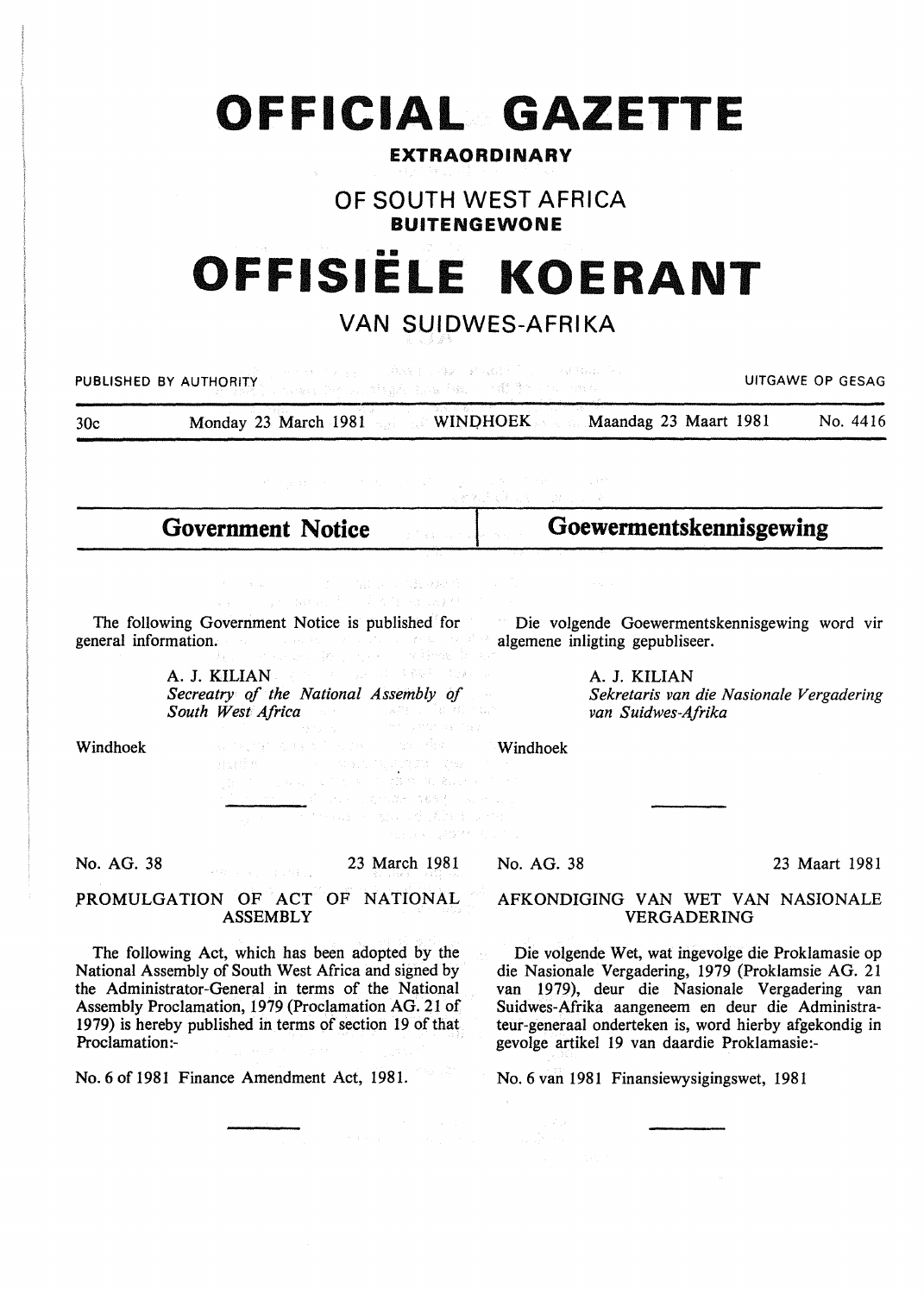Act No.6, 1981

Substitution of section 2 of Act 8 of 1980.

#### FINANCE AMENDMENT ACT, 1981

*(English text signed by the Administrator-General on 17 March 1981)* 

# **ACT**

To amend the Finance Act, 1980, so as to provide for the exemption of the Land and Agricultural Bank of South West Africa from payment of interest on certain further amounts of money; and for incidental matters.

BE IT ENACTED by the National Assembly of South West Africa, as follows:-

1. The following section is hereby substituted for section 2 of the Finance Act, 1980:

"Exemption of Land and Agricultural Bank of South West Africa from payment of interest on certain amounts of money.

2. (I) Notwithstanding the provisions of section 19(2) of the Land Bank Act, 1944 (Act 13 of 1944), no interest shall be payable on any amount of money which in terms of section  $19(1)(b)$  of the said Land Bank Act, 1944, forms or may in future form part of the funds of the Land and Agricultural Bank of South West Mrica and which was or may be paid to it from money which was or may be appropriated under any appropriation act by which money was or may be appropriated for any financial year ending not later than 31 March 1983, by the National Assembly of South West Africa.

(2) The provisions of subsection  $(1)$  shall be deemed to have come into operation on 18 September 1979.".

2. The following long title is hereby substituted for the long title of the Finance Act, 1980:

"To provide for the conversion of loan liability of the Land and Agricultural Bank of South West Africa into permanent capital; for the exemption of the said bank from the payment of interest on certain amounts of money; and for matters connected therewith.".

Short title and com· mencement.

Substitution of long ti· tie of Act 8 of 1980.

> 3. This Act shall be called the Finance Amendment Act, 1981, and shall be deemed to have come into operation on 1 April 1980.